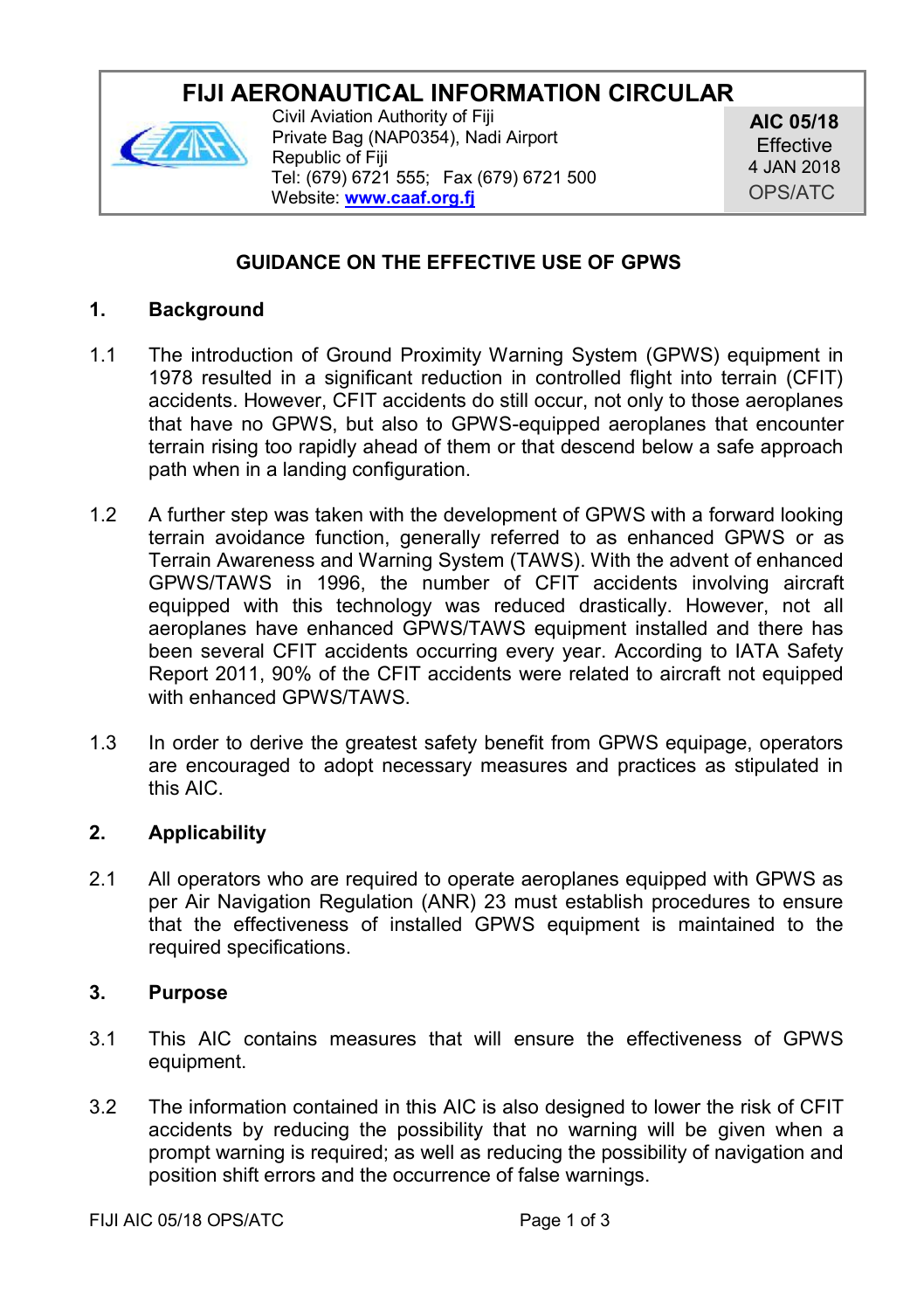- 3.3 The AIC provides further information to operators on factors that can reduce the effectiveness of Ground Proximity Warning System (GPWS) equipment. Several low-cost but crucial measures can be taken by stakeholders to reduce the likelihood of false GPWS warnings or, more seriously still, the system's failure to provide a valid warning.
- 3.4 The information contained within has not been tailored to any specific aeroplane or GPWS equipment, but highlights features which are typically available where such systems are installed. It is the responsibility of each individual operator to determine the applicability of the contents of this AIC to each aeroplane and GPWS equipment installed, and their operation. Operators should refer to their Aeroplane Flight Manual (AFM) and/or Flight Crew Operating Manual (FCOM) for information applicable to specific configurations. If there should be any conflict between the contents of this AIC and those published in the other documents described above, then information contained in the AFM or FCOM will take precedence over that contained in this AIC.

#### **4. Definition:**

"GPWS" - Unless otherwise stated, the term in this AIC refers to a Ground Proximity Warning System enhanced by a forward looking terrain avoidance function.

#### **5. References**

5.1 Air Navigation Regulation (ANR) 23, (ANR) 44(7)(g), ANR 43(4)(e)(xxiii) and AIC 07/09 Ops para 4. dated 17 Dec 2009.

# **6. Software Update**

- 6.1 Perhaps the most easily rectified shortcoming involves the software utilized by GPWS. Software updates are issued regularly, yet industry sources reveal these are not being implemented by all operators, or are not installed in a timely manner. Aside from the fact updates are often available free of charge from equipment manufacturers, there is ample reason to perform this task since the use of current information is clearly critical to safety.
- 6.2 Application of software updates improves the characteristics of the equipment. Such improvements are possible on the basis of operational experience, and enable warnings in situations that occur closer to the runway threshold where previously it was not possible to provide such warnings.
- 6.3 Without information provided by the latest version of software, operation of GPWS may be compromised in specific situations. The flight crew, who has no convenient means of knowing the software status of the equipment on which they ultimately rely, may have a false sense of confidence in its capability.

#### **7. Database Update**

7.1 Similarly, it is crucial to regularly update the obstacle, runway and terrain database provided by manufacturers for use with their equipment, since the

FIJI AIC 05/18 OPS/ATC Page 2 of 3